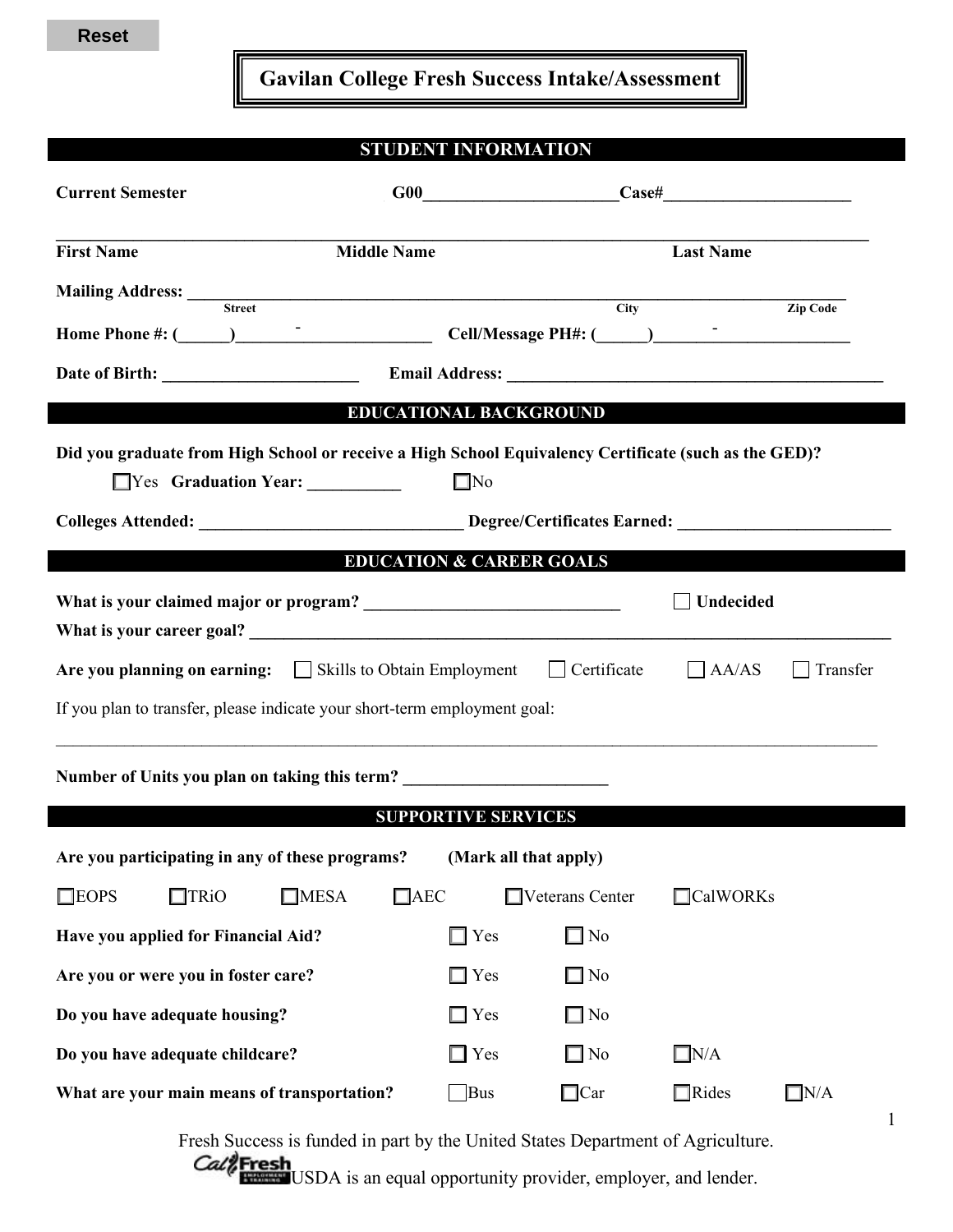|                                                                                                                                                                                                                                        | Do you have a medical condition that may prevent you from being successful?                                                                                                                                                          |                                      | $\Box$ Yes               | $\Box$ No    |  |  |  |  |  |
|----------------------------------------------------------------------------------------------------------------------------------------------------------------------------------------------------------------------------------------|--------------------------------------------------------------------------------------------------------------------------------------------------------------------------------------------------------------------------------------|--------------------------------------|--------------------------|--------------|--|--|--|--|--|
|                                                                                                                                                                                                                                        | Please describe <u>contract the contract of the contract of the contract of the contract of the contract of the contract of the contract of the contract of the contract of the contract of the contract of the contract of the </u> |                                      |                          |              |  |  |  |  |  |
| Do you have mental health barriers and/or needs that may prevent you from being successful? $\Box$ Yes<br>$\square$ No                                                                                                                 |                                                                                                                                                                                                                                      |                                      |                          |              |  |  |  |  |  |
|                                                                                                                                                                                                                                        | Please describe <u>contract the contract of the contract of the contract of the contract of the contract of the contract of the contract of the contract of the contract of the contract of the contract of the contract of the </u> |                                      |                          |              |  |  |  |  |  |
| What other support services are needed for you to be successful? (Mark all that apply)                                                                                                                                                 |                                                                                                                                                                                                                                      |                                      |                          |              |  |  |  |  |  |
| □Child Custody/Support                                                                                                                                                                                                                 | Criminal/Record Clearance                                                                                                                                                                                                            |                                      | $\Box$ Eviction          |              |  |  |  |  |  |
| $\Box$ Books                                                                                                                                                                                                                           | $\Box$ Clothing                                                                                                                                                                                                                      |                                      | $\Box$ Supplies          | $\Box$ Tools |  |  |  |  |  |
|                                                                                                                                                                                                                                        |                                                                                                                                                                                                                                      |                                      |                          |              |  |  |  |  |  |
|                                                                                                                                                                                                                                        | <b>CURRENT EMPLOYMENT</b>                                                                                                                                                                                                            |                                      |                          |              |  |  |  |  |  |
| Are you currently employed?                                                                                                                                                                                                            | $\Box$ Yes<br>$\Box$ No                                                                                                                                                                                                              |                                      |                          |              |  |  |  |  |  |
| If you answered yes, what is your current position?<br><u>Letting and the contract of the set of the set of the set of the set of the set of the set of the set of the set of the set of the set of the set of the set of the set </u> |                                                                                                                                                                                                                                      |                                      |                          |              |  |  |  |  |  |
|                                                                                                                                                                                                                                        |                                                                                                                                                                                                                                      |                                      |                          |              |  |  |  |  |  |
| <b>Is your current job:</b> $\Box$ Permanent (Regular) or $\Box$ Temporary                                                                                                                                                             |                                                                                                                                                                                                                                      | $\Box$ Full Time or $\Box$ Part Time |                          |              |  |  |  |  |  |
|                                                                                                                                                                                                                                        | <b>FRESH SUCCESS</b>                                                                                                                                                                                                                 |                                      |                          |              |  |  |  |  |  |
| Are you currently receiving CalFresh benefits?                                                                                                                                                                                         | $\Box$ Yes                                                                                                                                                                                                                           | $\Box$ No                            |                          |              |  |  |  |  |  |
|                                                                                                                                                                                                                                        | Did you enroll in CalFresh, or do you plan to enroll in CalFresh, because of this Fresh Success opportunity?                                                                                                                         |                                      |                          |              |  |  |  |  |  |
|                                                                                                                                                                                                                                        |                                                                                                                                                                                                                                      | $\Box$ Yes                           | $\Box$ No                |              |  |  |  |  |  |
| Will the Fresh Success program help you afford college?                                                                                                                                                                                | $\Box$ Yes                                                                                                                                                                                                                           | $\Box$ No                            |                          |              |  |  |  |  |  |
| What do you feel will be the more important service the Fresh Success program has to offer?                                                                                                                                            |                                                                                                                                                                                                                                      |                                      |                          |              |  |  |  |  |  |
| <b>Book Voucher</b>                                                                                                                                                                                                                    | Transportation Assistance                                                                                                                                                                                                            |                                      | $\Box$ Rental Assistance |              |  |  |  |  |  |
| $\Box$ Academic Counseling                                                                                                                                                                                                             | Student Success Workshops                                                                                                                                                                                                            | Job Readiness Assistance             |                          |              |  |  |  |  |  |
| □ PG&E Assistance                                                                                                                                                                                                                      | Minor Vehicle Repair                                                                                                                                                                                                                 |                                      |                          | $\Box$ Other |  |  |  |  |  |
| How did you hear about the Gavilan College Fresh Success Program?                                                                                                                                                                      |                                                                                                                                                                                                                                      |                                      |                          |              |  |  |  |  |  |
| Student Friend/Family Member College Employee or Program<br>$\Box$ Community Organization                                                                                                                                              |                                                                                                                                                                                                                                      |                                      |                          |              |  |  |  |  |  |
| □ Flyer/Brochure □ Gavilan College Website □ County CalFresh Program                                                                                                                                                                   |                                                                                                                                                                                                                                      |                                      |                          |              |  |  |  |  |  |

Fresh Success is funded in part by the United States Department of Agriculture. USDA is an equal opportunity provider, employer, and lender.